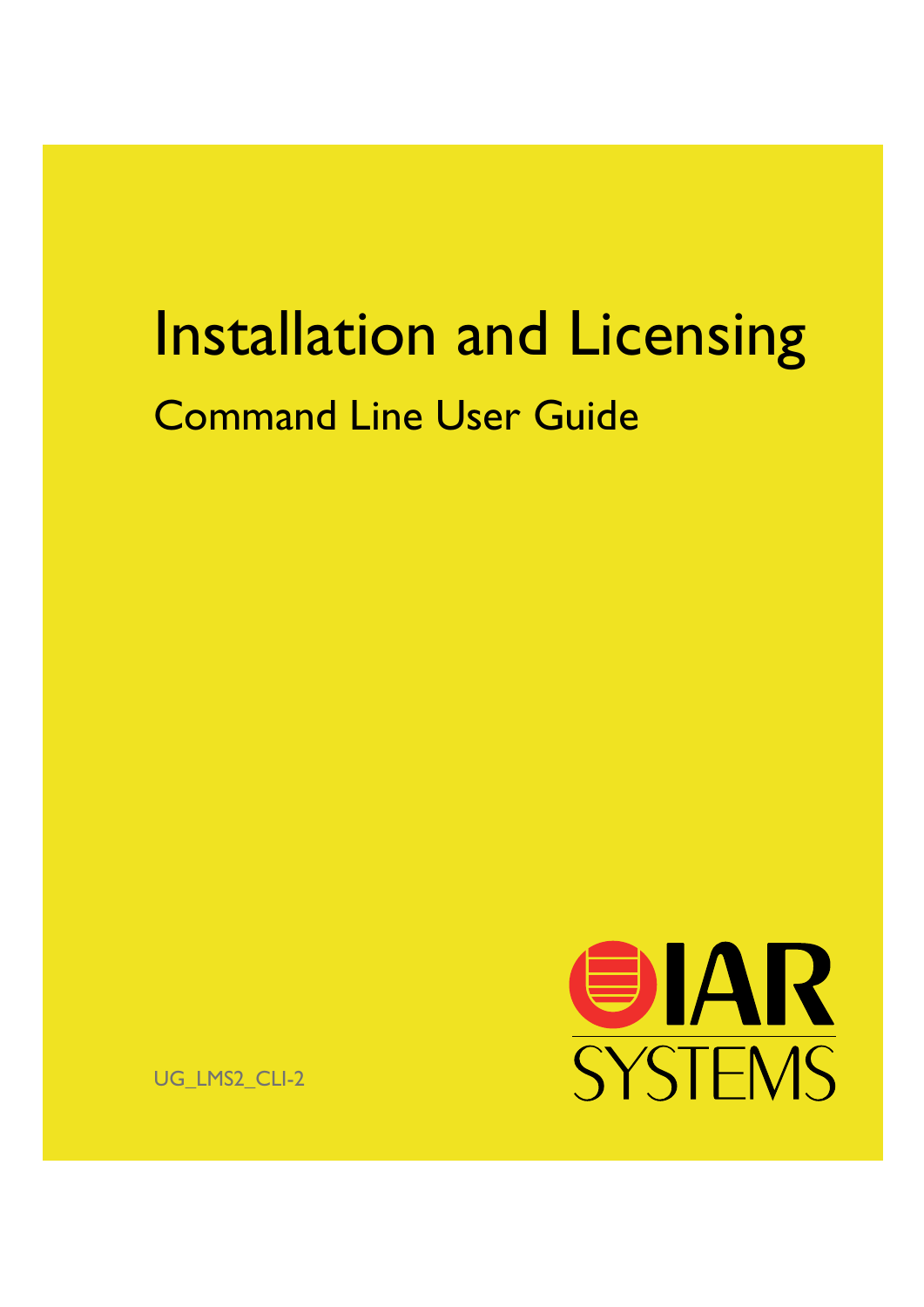IAR Systems, IAR Embedded Workbench, Embedded Trust, C-Trust, IAR Connect, C-SPY, C-RUN, C-STAT, IAR Visual State, IAR KickStart Kit, I-jet, I-jet Trace, I-scope, IAR Academy, IAR, and the logotype of IAR Systems are trademarks or registered trademarks owned by IAR Systems AB.

Linux® is a registered trademark of Linus Torvalds in the U.S. and other countries.

Microsoft and Windows are registered trademarks of Microsoft Corporation.

All other product names are trademarks or registered trademarks of their respective owners.

© Copyright 2020–2022 IAR Systems AB.

Second edition: March 2022

Part number: UG\_LMS2\_CLI-2

Internal reference: INIT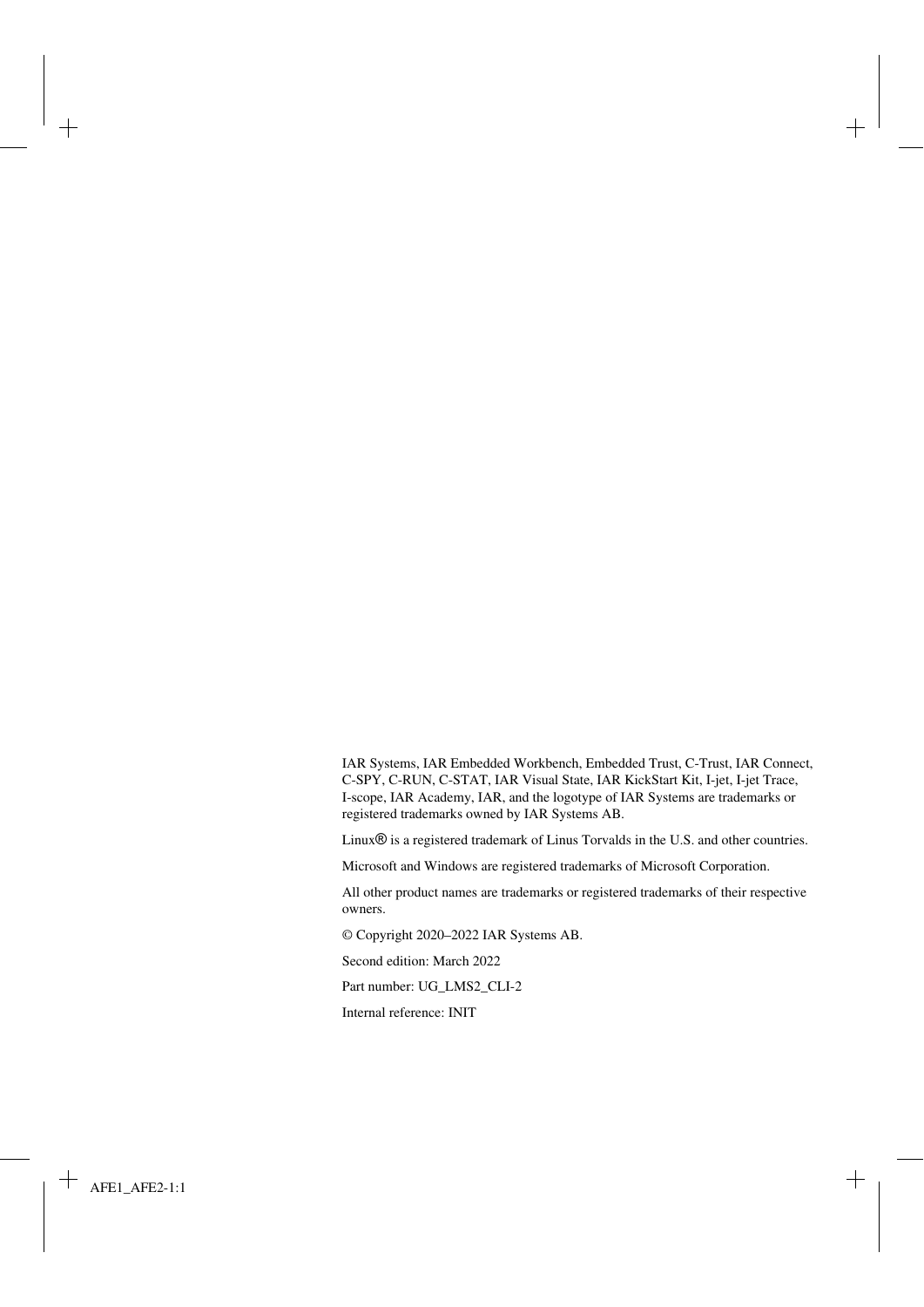# **Installation and Licensing**

- **•** [Introduction](#page-2-0)
- [Installing products with network licenses](#page-5-0)
- [Updating products with network licenses](#page-8-0)
- [Transferring a network license](#page-11-0)
- [Checking out/in your network license](#page-12-1)
- [Collecting diagnostic information](#page-12-0)

# <span id="page-2-0"></span>**Introduction**

This guide describes how to install and update IAR Build Tools from the command line on Linux and Microsoft Windows systems, and how to manage licenses for IAR Systems products from the command line.

This guide describes how to:

- Install your IAR Systems product with a **network** multi-user license
- **Update** your existing IAR Systems product
- **Transfer** your network license
- **Check out/in** your network license
- Collect diagnostic information.

It also includes reference information on the IAR License Server Tools and the IAR Light License Manager.



For installation and licensing instructions for the IAR Embedded Workbench IDE, see the *Installation and Licensing Quick Reference Guide* available from your product installation.

### **SYSTEM REQUIREMENTS**

For requirements for the license server computer (network licenses only), see the *Release notes* for the IAR License Server Tools. For requirements for the computer where your IAR Systems product is installed, see the *Release notes* for the product.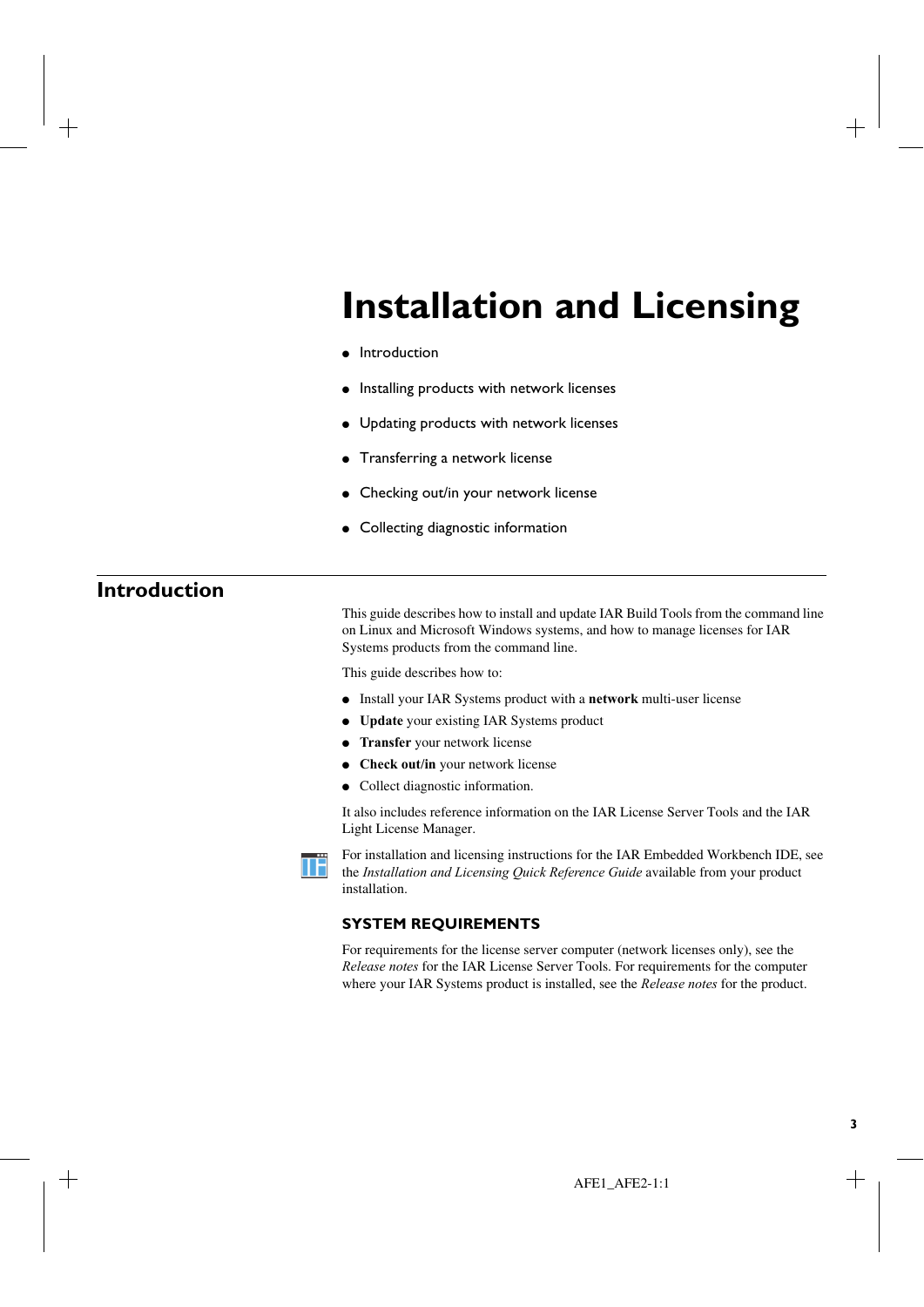**Note:** If you use the same computer as both a license server and a client computer, some types of files that are created by both the server and client, for example diagnostics reports, logs, and so on, will be overwritten by the other application.

#### **NETWORK REQUIREMENTS**

To use a network license, you need a stable connection between your license server computer and your client computer with appropriate network configurations.

These network settings are required:

● Allow HTTPS traffic on port 443 and set the internet proxy **ON** on your license server for online license management, for example license activation, renewal, or de-activation.

The IAR License Manager uses the HTTPS communication protocol to fetch license keys from IAR Systems.

• Open UPD Port 5093 for inbound and outbound traffic on both your license server and client computer.

The client/server communication is handled via the UDP port 5093 on an IP network. If a firewall or network bridge is installed on the license server computer, for example Windows Firewall, UDP packets must be allowed to be routed through server port 5093.

UDP broadcast packets at port 5093 are also used every time your IAR Systems product is started, and periodically for as long as the IAR License Manager is running. The broadcasts are made to find available license servers on the network. No broadcasts are made during the time that a licensed product is being used.

- The server computer must have a static TCP/IP address.
- Only IPV4 is supported.
- If the broadcast function is not available in your network configurations or your license server is on a different subnet, manually point out the server from the client. For more information, see *[C. Install your IAR Systems product and set up the client](#page-7-0)  [computers](#page-7-0)*, page 8.
- If your license server computer has multiple-IP systems, it is recommended to either use a single-IP system for your server computer, or to configure your firewall to allow your client computer to communicate on multiple IP addresses from your server.

For more information, see **https://www.iar.com/knowledge/support/technical-notes/licensing/**.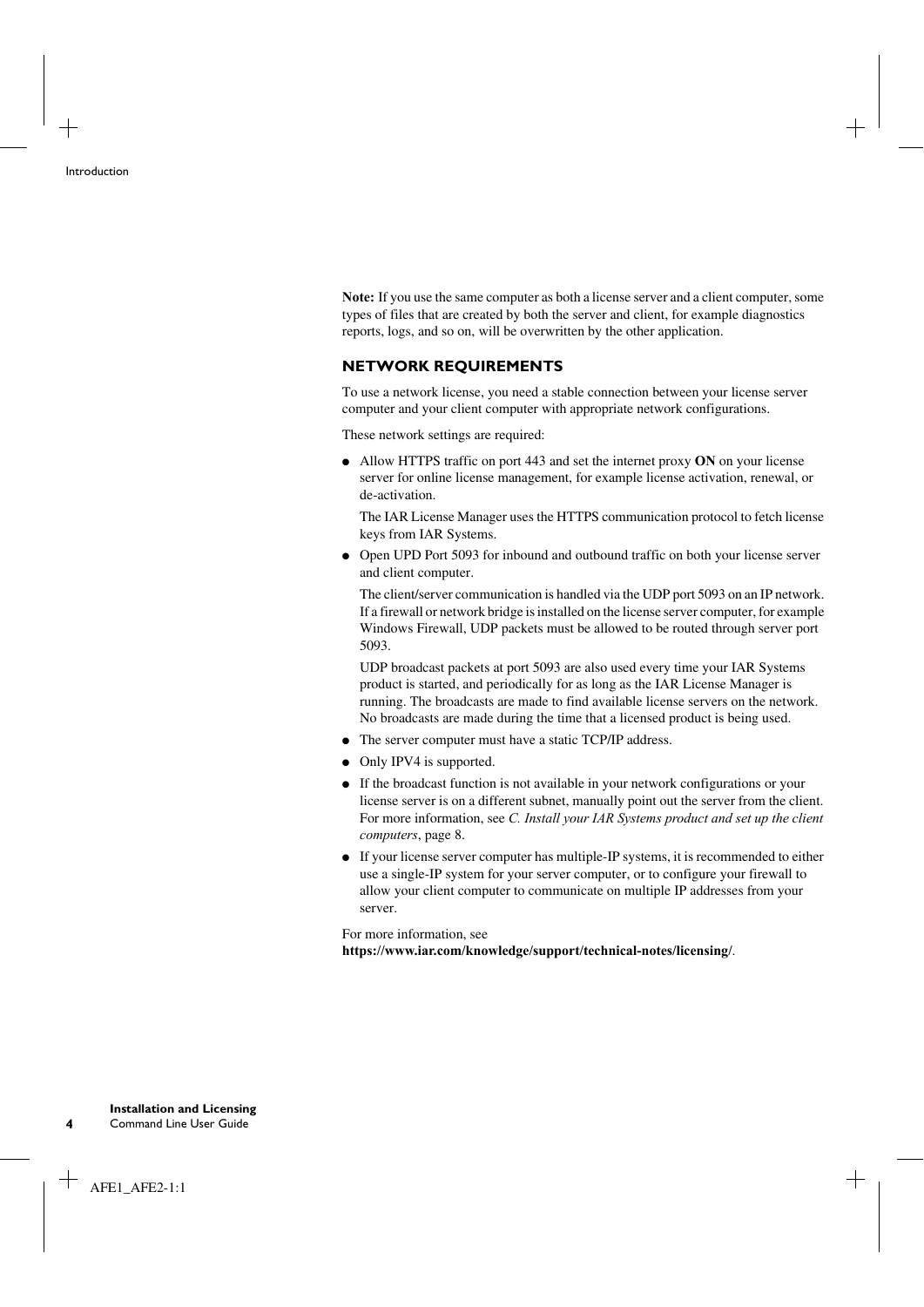# **DIFFERENCES BETWEEN LINUX AND WINDOWS**

Most of the information and instructions in this guide apply to all supported operating systems. When they differ, there is often an icon to identify the OS.



This icon identifies information and instructions specific to the supported distributions of Linux.



This icon identifies information and instructions specific to using Microsoft Windows from the command line.

In the case where command lines are the same for Linux and Windows, directory separators are written with forward slashes. To use these command lines on Windows, replace the forward slashes with backslashes.

# **DPKG|RPM AND .DEB|RPM**



The package manager executable file for Red Hat is rpm and the filename extension for its associated archive files is .rpm. For Ubuntu, the package manager executable file is dpkg and the filename extension for its associated archive files is .deb. When an example is given in this guide of an invocation of the package manager, both options will be given, separated by a pipe character, like this:

\$ sudo dpkg|rpm -i *lic\_server\_package*.deb|rpm

Use the appropriate alternatives for the Linux distribution that you are using.

# **USING THE SUDO COMMAND**



Using lightlicensemanager commands with sudo privileges will mean that you must also use sudo when you are compiling. For this reason, it is best avoided.

# **INSTALLING THE IAR SYSTEMS PRODUCT ON WINDOWS**

Running the installer autonomously from the command line, it is possible to install the IAR Systems product without human interaction. However, autonomous installation is not supported for the license server tools.

# **TROUBLESHOOTING**

If you have problems with installation or licensing:

- Read this guide.
- Read the *Release notes* for the IAR Light License Manager, and the *Release notes* for the IAR License Server Tools available from your product installation.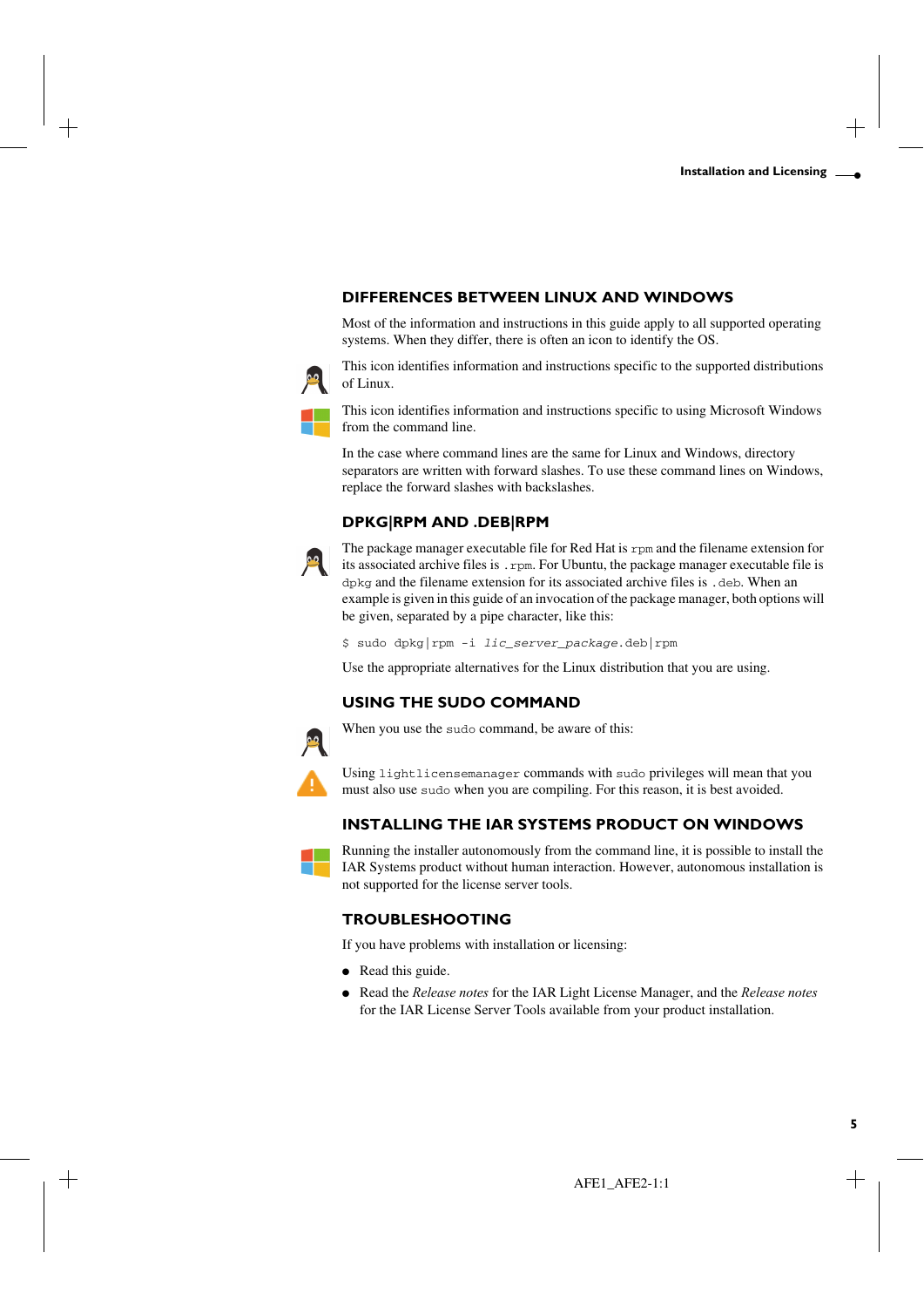- See the technical notes on the Technical Support pages on the IAR Systems web site, **www.iar.com/support**.
- Go to **www.iar.com/customercare** and view **FAQ** for answers to questions about licenses, product updates, evaluation versions and registrations, or contact IAR Systems Customer Care, preferably with collected diagnostic information.

# <span id="page-5-0"></span>**Installing products with network licenses**

To install an IAR Systems product that uses a network license, follow this procedure:

- **A** Install and set up the IAR License Server Tools on a server computer. (Skip this step if the latest version of the IAR License Server Tools is already installed.)
- **B** Activate your network license using the IAR Light License Manager on the server computer.
- C Install your IAR Systems product and set up the client computers.

**Note:** To install products from IAR Systems, you must have administrator privileges to the system.

# <span id="page-5-1"></span>**A. INSTALL AND SET UP THE IAR LICENSE SERVER TOOLS**

**Important:** Before installing the IAR License Server Tools, you must choose a suitable computer to use for the license server. See the system requirements described in the *Release notes* for the IAR License Server Tools. UDP Port 5093 on both your license server and client machine must be open for inbound and outbound traffic.

**Note:** If the latest 2.x version of the IAR License Server Tools is already installed, proceed to *[B. Activate your network license](#page-6-0)*, page 7.

**1** Install the IAR License Server Tools. The name of the installation package differs between the distributions.



\$ sudo dpkg|rpm -i *lic\_server\_package*.deb|rpm

The tools are installed in the directory /opt/iarsystems/.

**Note:** The environment variable IAR\_LMS\_SETTINGS\_DIR can be used to control where the log files and settings are placed. The default placement is in /usr/local/etc/IARSystems.



The installer for Windows is lms2-server-installer-2.*xy.z*.exe. The tools are installed in c:\Program Files (x86)\IAR Systems\IAR License Server Tools.

2.*xy.z* is the version number of your product installation.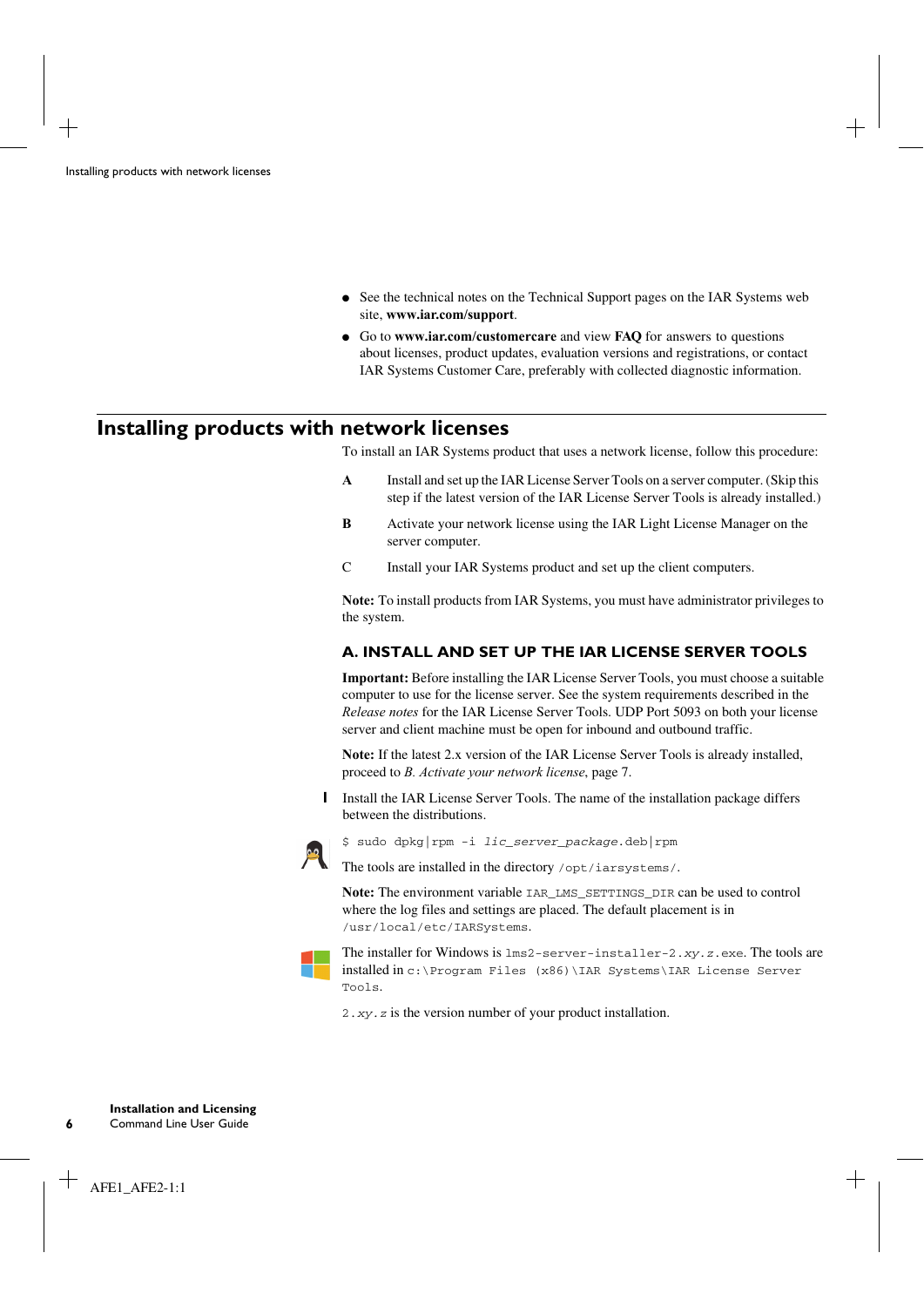

**2** Start the license server in root user mode:

```
$ cd /opt/iarsystems/license_server_tools/common/bin
$ sudo ./lserv64
```
**Note:** By default, the server license file and log file will be created in the directory license\_server\_tools/common/bin. If you want to create the server license file and the log file in another directory, use the options -s and -l. If you want the license server to start automatically, you can, for example, use update-rc.d or systemd.

Use the command  $l$  serv64 --help for information about the available  $l$  serv64 commands.



c:\Program Files (x86)\IAR Systems\IAR License Server Tools\ common\bin\lservnt.exe -X start

For more information, see the IAR Systems *Licensing Guide* (LicensingGuide\_LMS2.ENU.pdf), available in the IAR License Server Tools\ common\doc\ directory.

**Note:** By default, the server license file and log file will be created in the directory c:\Program Files (x86)\IAR Systems\IAR License Server Tools\ common\bin.

# <span id="page-6-0"></span>**B. ACTIVATE YOUR NETWORK LICENSE**

The default path to the IAR License Server Tools is:



/opt/iarsystems/license\_server\_tools/common/bin

c:\Program Files (x86)\IAR Systems\IAR License Server Tools\ common\bin

**Important:** Two network licenses for the same IAR product and package cannot coexist on the same license server, with the later activated license overwriting the previous one. If you want to add more users to an existing network license, contact your IAR Sales office.

**1** Activate your network license:

lightlicensemanager activate *xxxx-xxx-xxx-xxxx*

where *xxxx-xxx-xxx-xxxx* is your license number.

Follow the instructions to register your product. During the registration process, you will receive an email from IAR Systems. After confirming your web registration, re-run the activate command in step 1 to activate a temporary license. You can start using your product directly after performing the steps in *[C. Install your IAR Systems product and](#page-7-0)  [set up the client computers](#page-7-0)*, page 8.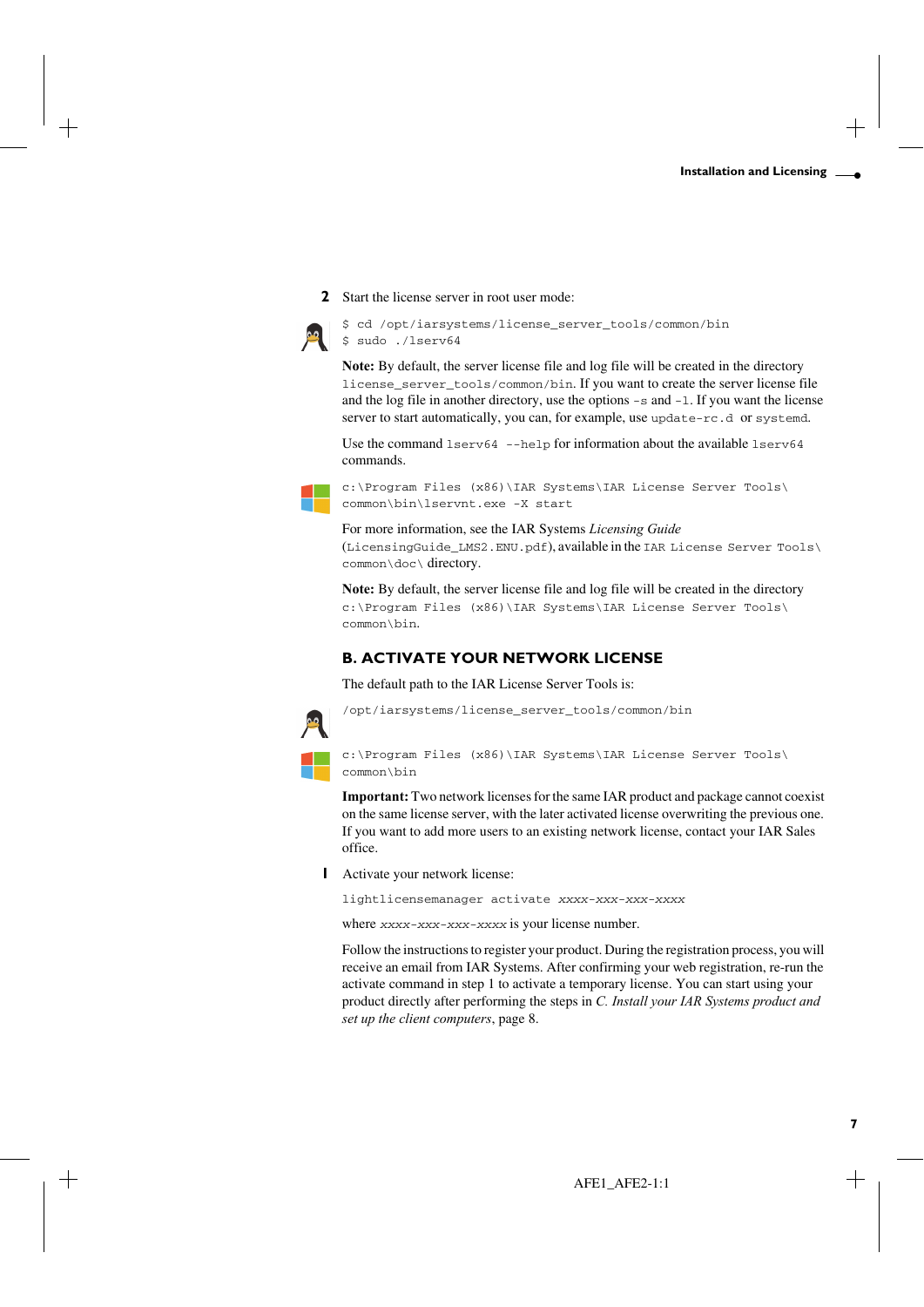**2** When you have completed your order and received notification from IAR Systems, update your license for authorized use:

lightlicensemanager renew *xxxx-xxx-xxx-xxxx*

where *xxxx-xxx-xxx-xxxx* is your license number.

Your license activation is now completed.

# <span id="page-7-0"></span>**C. INSTALL YOUR IAR SYSTEMS PRODUCT AND SET UP THE CLIENT COMPUTERS**

Before you proceed, the license server must be up and running.

The default location of the lightlicensemanager file is described in *[Reference](#page-14-0)  [information on the IAR License Server Tools](#page-14-0)*, page 15.

#### **Repeat these steps on each client computer:**

**1** Install your IAR Systems product:

The default installation directory is /opt/iarsystems/.



\$ sudo dpkg|rpm -i *./product*.deb|rpm

where *product* is the name of your IAR Systems product installer.



*product*.exe /hide\_usd /autoinstall

where *product* is the name of your IAR Systems product installer.

You can optionally specify an installation directory, using the full absolute path prefixed with a forward slash (/). There cannot be any space character between /autoinstall and the directory path:

*product*.exe /hide\_usd /autoinstall/D:\My Folder\IAR\_Systems

**2** After the installation of your IAR Systems product on your client computer, the IAR Light License Manager is automatically installed by default in the common/bin directory.



The environment variable IAR\_LMS\_SETTINGS\_DIR can be used to control where the log files and settings are placed. The default placement is in /usr/local/etc/IARSystems.

**3** Look for available network licenses:

lightlicensemanager nwlics

This will list all accessible network licenses of your IAR Systems products.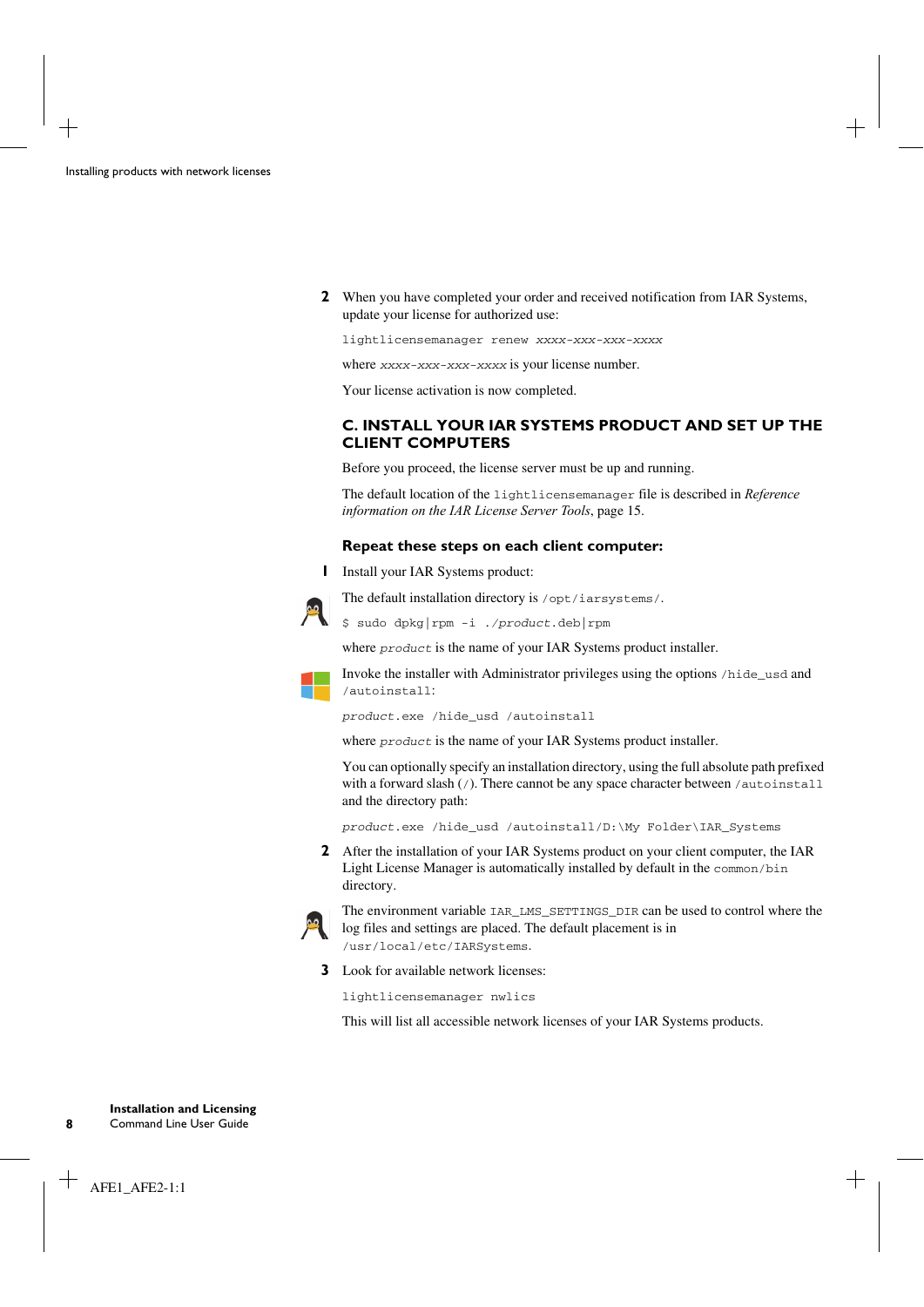**4** Connect to the license server of your choice:

lightlicensemanager setup *xxxx-xxx-xxx-xxxx* --host *host\_server\_name*

Where:

- *xxxx-xxx-xxx-xxxx* is the network license number selected from those listed in step 2.
- *host\_server\_name* is the name or IP address of the license server.

**Note:** The --host *host server* name option is not required if your license server and client computer are in the same subnet. For more information on the setup command options, use the --help option.

**5** Check if your product has been connected to the correct network license:

lightlicensemanager products

Your product name and corresponding network license number will be listed. You are now finished with the installation and the licensed product can be used.

# <span id="page-8-0"></span>**Updating products with network licenses**

To update an IAR Systems product that uses a network license, follow this procedure:

- **A** Update the IAR License Server Tools.
- **B** Renew your network license.
- **C** Install your IAR Systems product update on each client computer.

#### **A. UPDATE THE IAR LICENSE SERVER TOOLS**

**Note:** Skip this step if the latest version of the IAR License Server Tools is already installed.

Product updates for network licenses might come with an updated license server. If that is the case, perform these steps:

**1** Shut down the current license server.

**Note:** All network licenses will be temporarily unavailable.



\$ cd /opt/iarsystems/license\_server\_tools/common/bin \$ sudo ./lsrvdown64 localhost

c:\Program Files (x86)\IAR Systems\IAR License Server Tools\ common\bin\lservnt.exe -X stop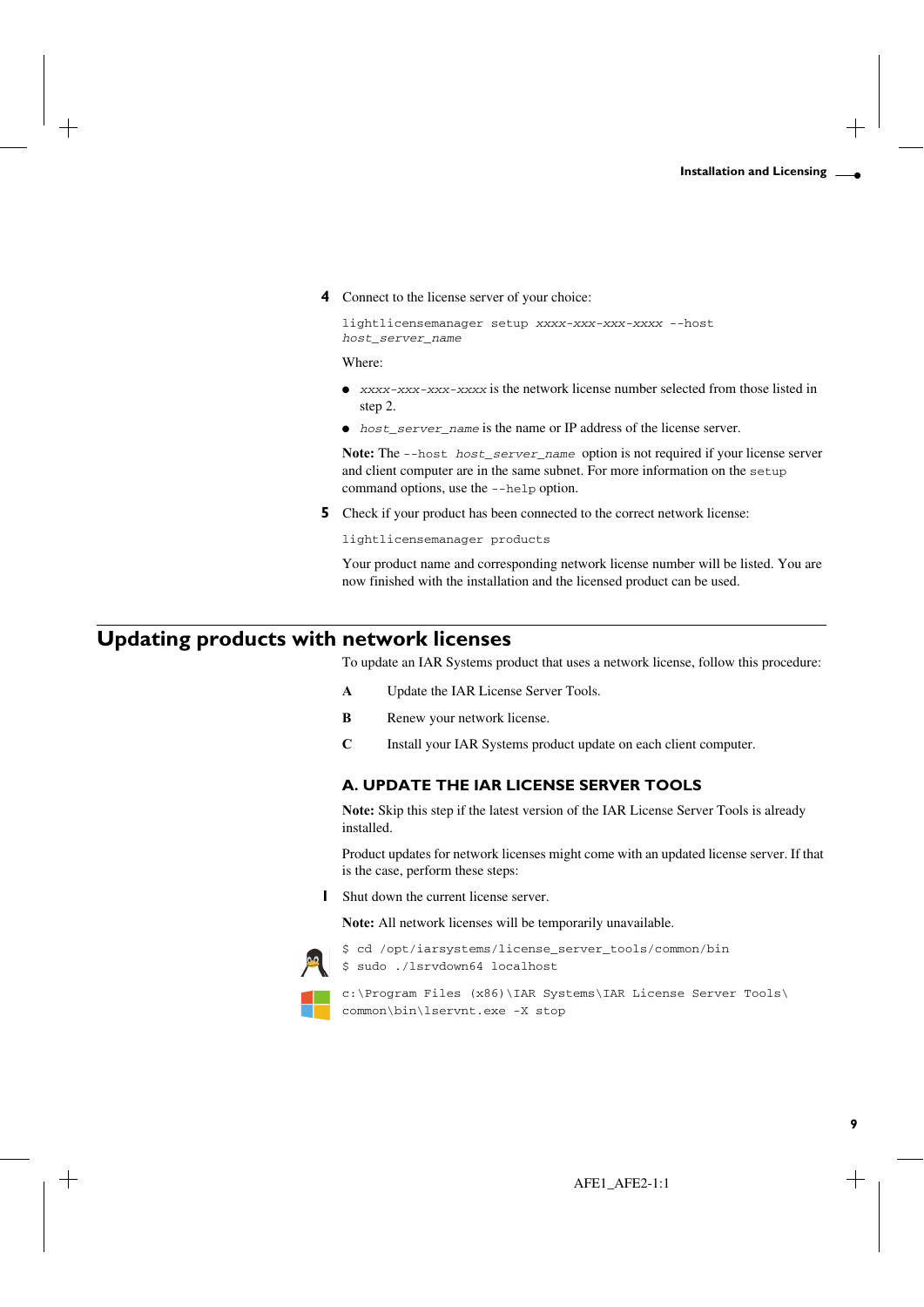**2** Install the newer version of IAR License Server Tools. The name of the installation package differs between the distributions.



\$ sudo dpkg|rpm -i *lic\_server\_package*.deb|rpm



By default, the tools are installed in the directory /opt/iarsystems/.

The installer for Windows is lms2-server-installer-2.*xy.z*.exe. The tools are installed in c:\Program Files (x86)\IAR Systems\IAR License Server Tools.

2.*xy.z* is the version number of your product installation.

**3** If the installation directory is different from your previous installation directory, copy the lservrc file from your previous installation directory to your new installation directory.



For example from .../iar\_license\_server\_tools/common/bin to /opt/iarsystems/license\_server\_tools/common/bin.

**4** Start the license server in root user mode.

**Note:** The version number of the IAR License Server Tools (2.*xx*) must be equal to or higher than the version number of the Light License Manager or License Manager (2.*yy*) included in your product.



\$ cd /opt/iarsystems/license\_server\_tools/common/bin \$ sudo ./lserv64

**Note:** By default, the server license file and log file will remain in the directory license\_server\_tools/common/bin. If you want to create the server license file and the log file in another directory, use the options  $-s$  and  $-1$ . If you want the license server to start automatically after rebooting the host computer, you can, for example, use update-rc.d or systemd.

Use the command  $l$  serv64 --help for information about the available  $l$  serv64 commands.



c:\Program Files (x86)\IAR Systems\IAR License Server Tools\ common\bin\lservnt.exe -X start

For more information, see the IAR Systems *Licensing Guide* (LicensingGuide\_LMS2.ENU.pdf), available in the IAR License Server Tools\ common\doc\ directory.

**Note:** By default, the server license file and log file (LicenseManagementLog.txt) will remain in the directory  $c:\Per\gamma$  Files  $(x86)\$ IAR Systems\ IAR License Server Tools\common\bin.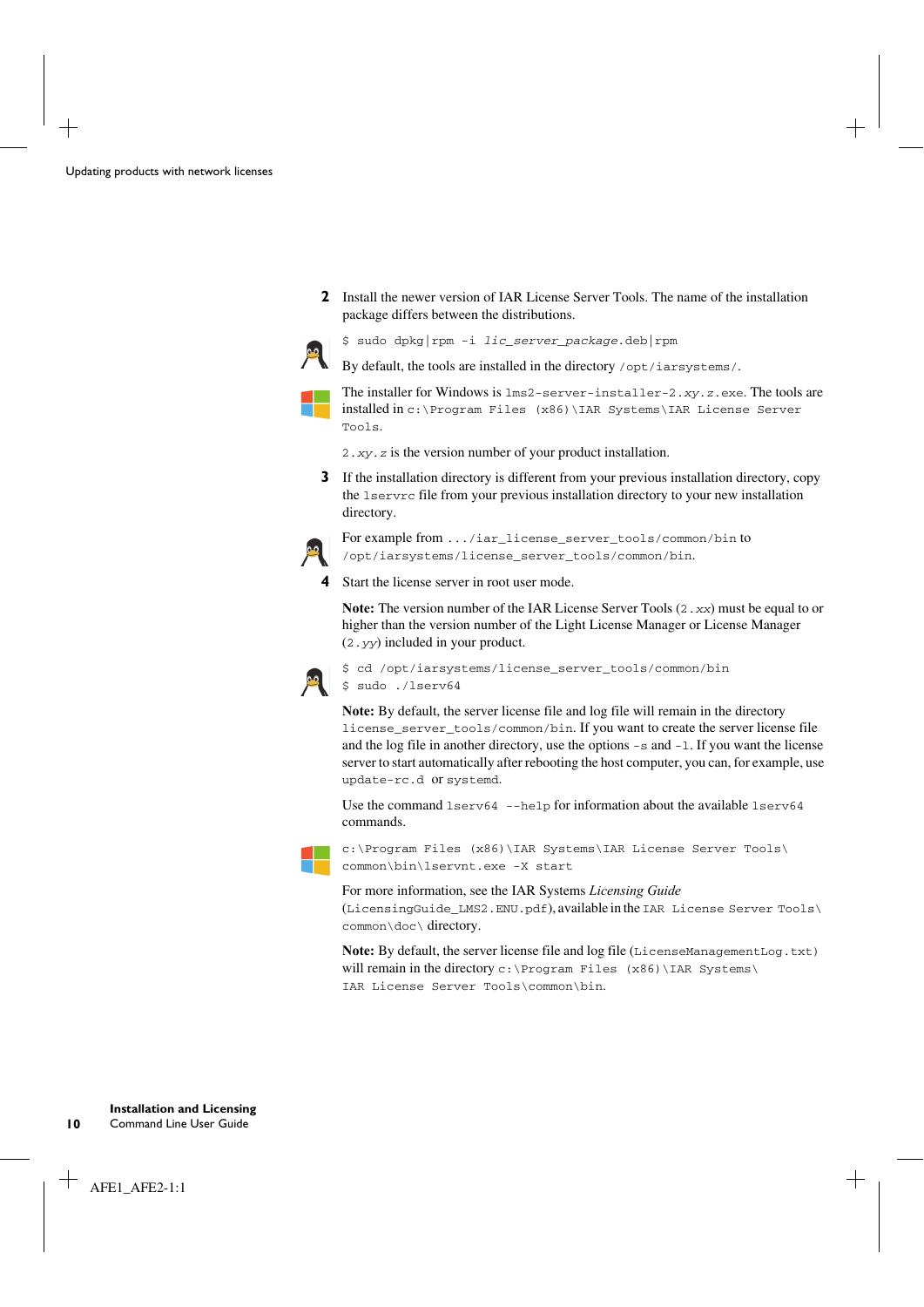# <span id="page-10-0"></span>**B. RENEW YOUR NETWORK LICENSE**

The default location of the lightlicensemanager file is described in *[Reference](#page-14-0)  [information on the IAR License Server Tools](#page-14-0)*, page 15.

**Note:** The network license *cannot* have any commuter authorization checked out when the license is renewed.

The product update uses the same license number as your existing product, but it requires a license renewal.

**1** Renew your network license on the license server computer:

lightlicensemanager renew *xxxx-xxx-xxx-xxxx*

where *xxxx-xxx-xxx-xxxx* is your original license number.

The network license is now renewed for the updated product.

# **C. INSTALL A PRODUCT UPDATE ON CLIENT COMPUTERS**

Before you proceed, the license server must be up and running.

The default location of the lightlicensemanager file is described in *[Reference](#page-14-0)  [information on the IAR License Server Tools](#page-14-0)*, page 15.

#### **Repeat these steps on each client computer:**

**1** Install your IAR Systems product update:



The default installation directory is /opt/iarsystems/.

\$ sudo dpkg|rpm -i *./product*.deb|rpm

where *product* is the name of your IAR Systems product update file.



Invoke the installer with Administrator privileges using the options /hide\_usd and /autoinstall:

*product*.exe /hide\_usd /autoinstall

where *product* is the name of your IAR Systems product update file.

**2** Connect to the license server:

```
lightlicensemanager setup xxxx-xxx-xxx-xxxx --host 
host_server_name
```
Where:

● *xxxx-xxx-xxx-xxxx* is the number of the network license renewed in *[B. Renew](#page-10-0)  [your network license](#page-10-0)*, page 11.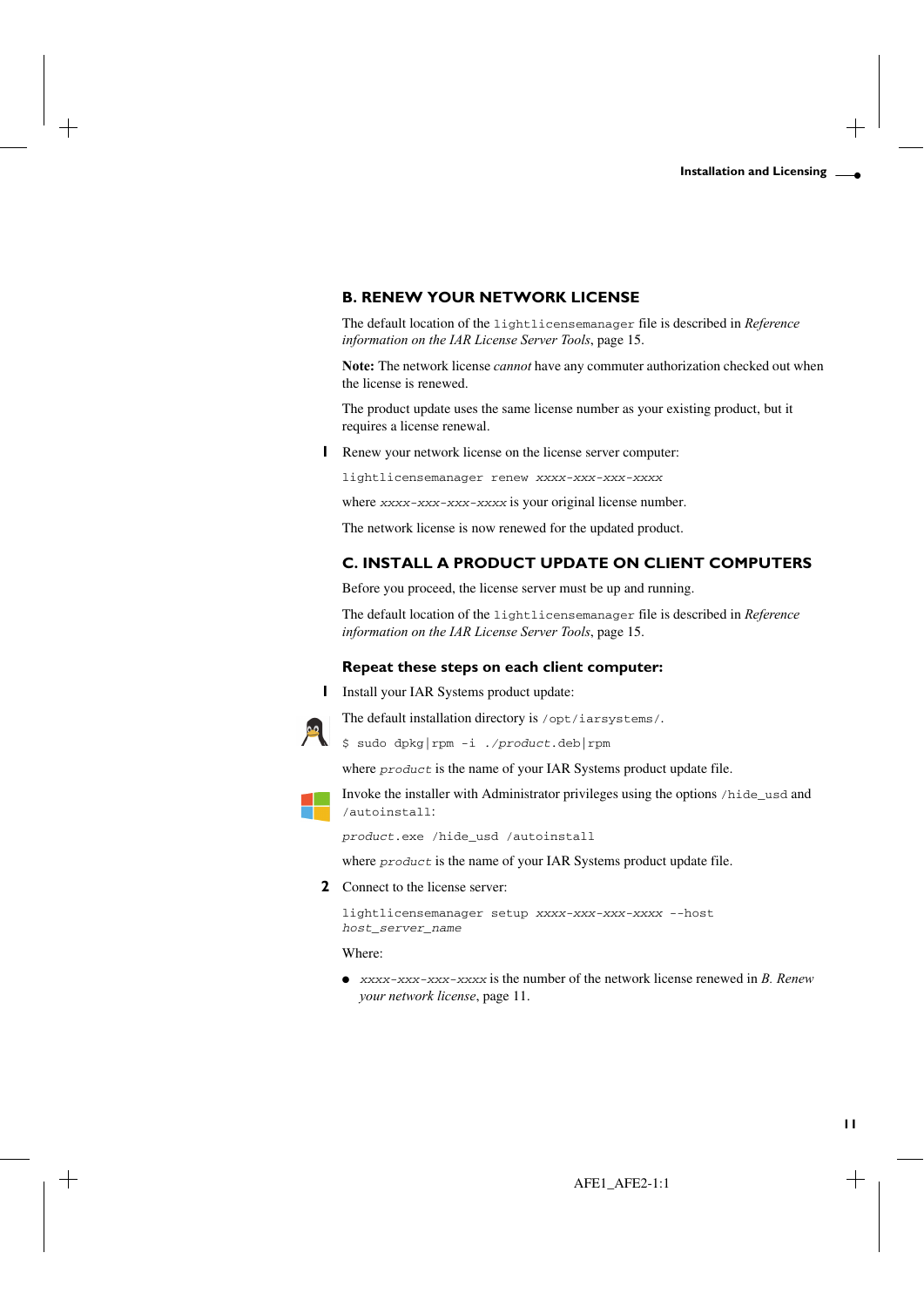● *host\_server\_name* is the name or IP address of the license server updated in *[B.](#page-10-0)  [Renew your network license](#page-10-0)*, page 11.

You are now finished with the installation and the licensed product can be used.

# <span id="page-11-0"></span>**Transferring a network license**

**Note:** Before you can transfer a network license locked to a license server computer, you must contact your local IAR sales office or IAR Customer Care team to request permission for the transfer.

**Note:** Two network licenses for the same IAR product and package cannot coexist on the same license server, with the later activated license overwriting the previous one. If you want to add more users to a network license, contact your IAR Sales office.

# **TRANSFER A NETWORK LICENSE TO A NEW LICENSE SERVER COMPUTER**

The default location of the lightlicensemanager file is described in *[Reference](#page-14-0)  [information on the IAR License Server Tools](#page-14-0)*, page 15.

**Note:** Before transferring your network license, you must make sure that are all commuter licenses are checked in.

**1** On the original server computer, deactivate the network license:

lightlicensemanager deactivate *xxxx-xxx-xxx-xxxx*

where *xxxx-xxx-xxx-xxxx* is your license number.

**2** On the new server computer, follow the steps in *[A. Install and set up the IAR License](#page-5-1)  [Server Tools](#page-5-1)*, page 6, to install the IAR License Server Tools, then reactivate the same network license:

lightlicensemanager activate *xxxx-xxx-xxx-xxxx*

where *xxxx-xxx-xxx-xxxx* is your license number.

**3** For each client computer you want to connect to the new license server, repeat these steps:

```
lightlicensemanager setup xxxx-xxx-xxx-xxxx --host 
host_server_name
```
Where:

- *xxxx-xxx-xxx-xxxx* is your network license number.
- *host\_server\_name* is the name or IP address of your new server computer.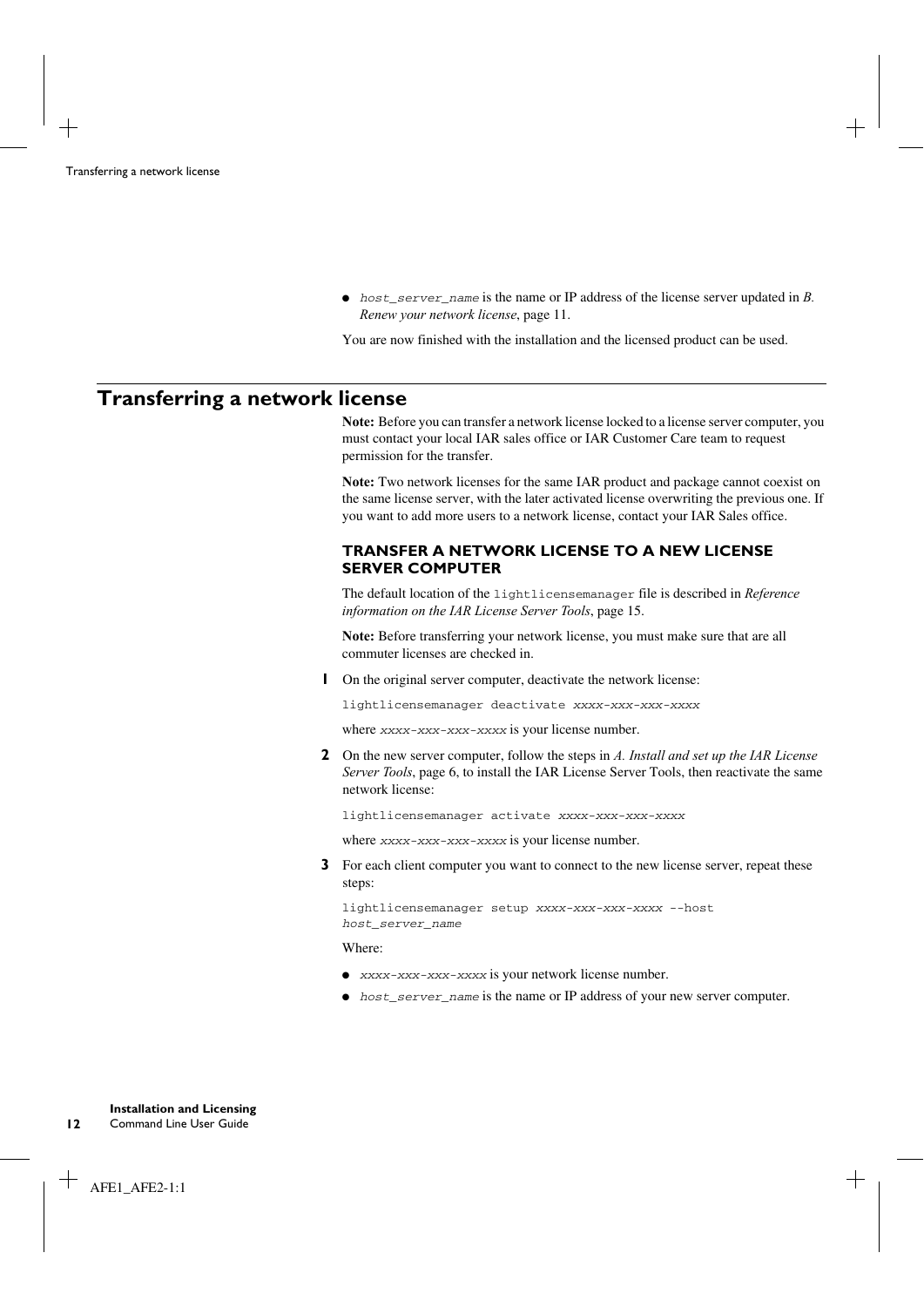# <span id="page-12-1"></span>**Checking out/in your network license**

To use your IAR Systems product on a client computer for a number of days, without being connected to the license server, you can check out a network license with commuter authorization. You can also check in or terminate the commuter authorization for your network license before it expires. **If not checked in, the license will automatically be returned after the specified number of days.**

# **CHECK OUT/IN YOUR NETWORK LICENSE**

The default location of the lightlicensemanager file is described in *[Reference](#page-14-0)  [information on the IAR License Server Tools](#page-14-0)*, page 15.

To check out your network license on a client computer:

lightlicensemanager checkout *product\_tag* -y *days*

To check in your network license on a client computer:

lightlicensemanager checkin *product\_tag*

Where:

- *product\_tag* is the tag for your IAR Systems product. You can use the lightlicensemanager products command to list the product tags (in the **Product** column).
- *days* is the number of days (up to 15 days) you want to check out a product with commuter authorization for.

# <span id="page-12-0"></span>**Collecting diagnostic information**

If you need assistance in managing IAR licenses, it is recommended you collect diagnostic information before you contact your local IAR Customer Care team.

**Note:** Make sure you run the correct IAR Light License Manager (lightlicensemanager) from the corresponding directory, that is, a client computer or a license server.

For collecting diagnostic information for both client computers and license servers, the default location for the diagnostic results of the get\_diagnostic command is:



/usr/local/etc/IARSystems/LicenseManagement/Diagnostics.

c:\ProgramData\IARSystems\LicenseManagement\Diagnostics\.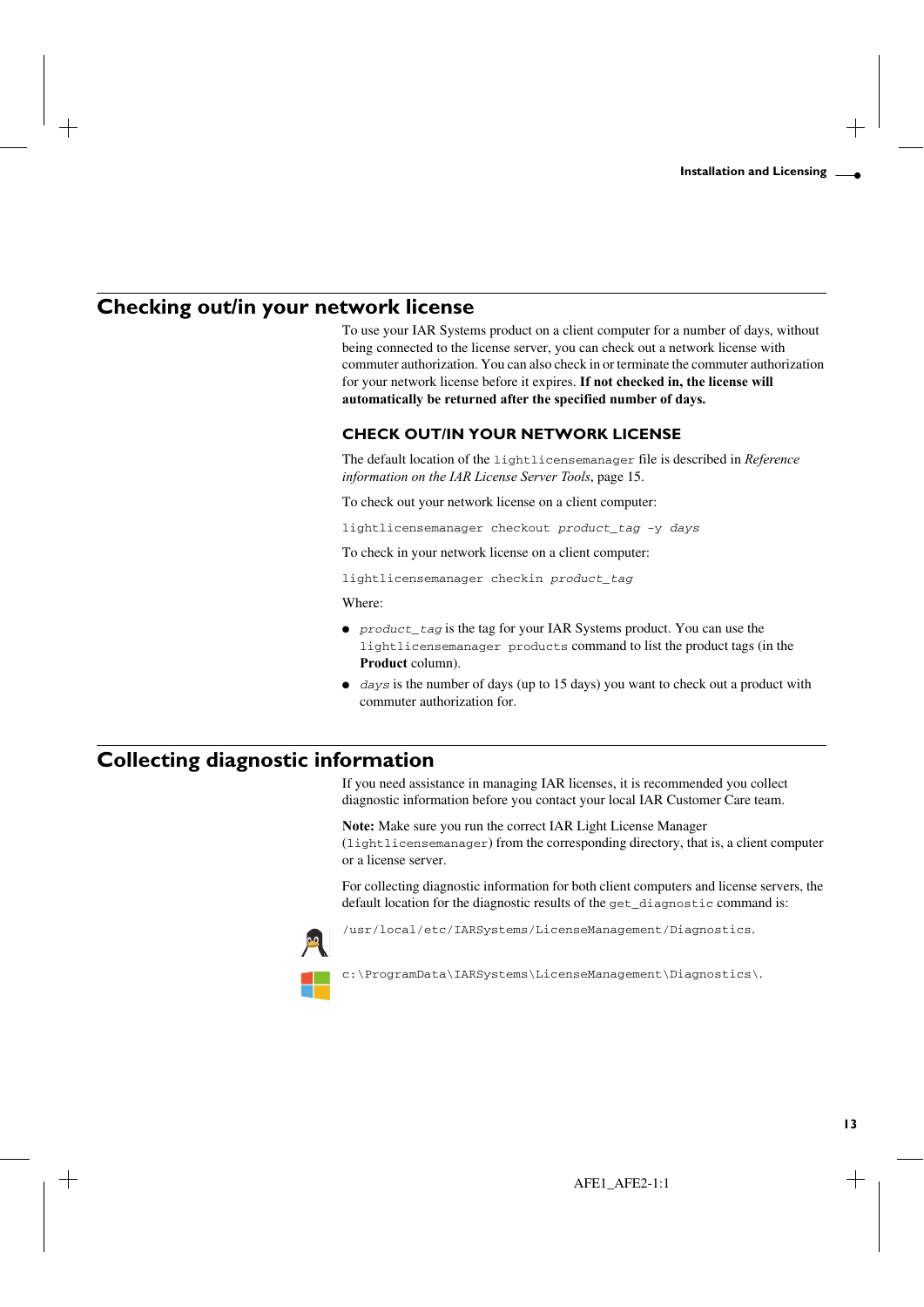## **COLLECT DIAGNOSTIC INFORMATION FOR LICENSE SERVERS**

To collect diagnostic information for a license server:

lightlicensemanager get\_diagnostics

# **COLLECT DIAGNOSTIC INFORMATION FOR CLIENT COMPUTERS**

To collect diagnostic information for a client computer:

lightlicensemanager get\_diagnostics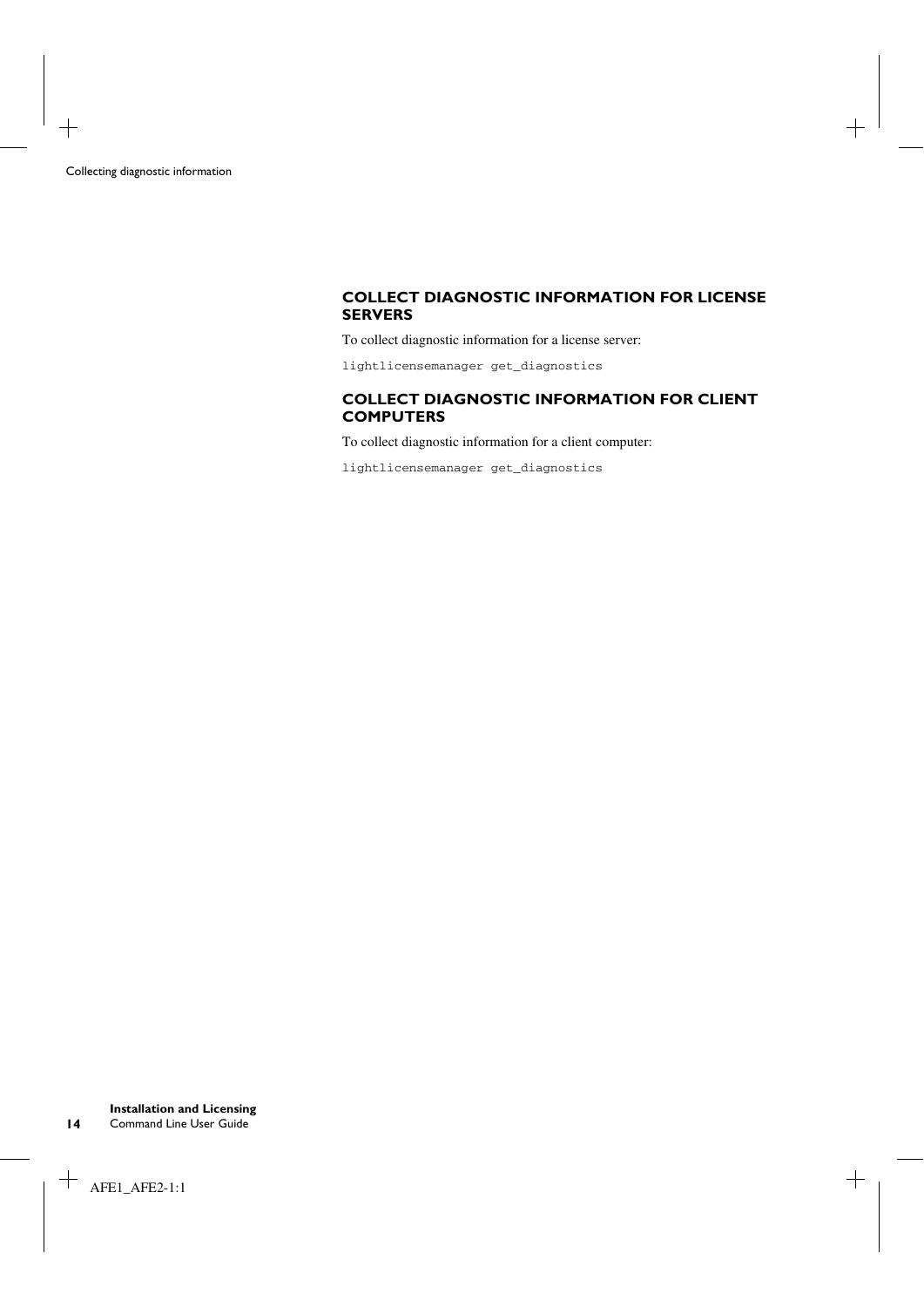# **Reference information**

This chapter provides reference information on the IAR License Server Tools and the IAR Light License Manager.

# <span id="page-14-0"></span>**Reference information on the IAR License Server Tools**

The IAR License Server Tools are used for managing your network license.

A network license is a multi-user license that is located on a license server computer and used by multiple users on a network. The network license allows for an authorized number of concurrent users, and the license server keeps track of the current number of users.

The network license is locked either to the computer where the license server runs, or to a dongle (hardware lock).

# **IAR LICENSE SERVER TOOLS PROGRAMS**

The IAR License Server Tools contain the following programs:

| Program             | <b>Description</b>                                                                                                                                                                                                                                                                                                                                                                                                                               |
|---------------------|--------------------------------------------------------------------------------------------------------------------------------------------------------------------------------------------------------------------------------------------------------------------------------------------------------------------------------------------------------------------------------------------------------------------------------------------------|
| lightlicensemanager | A command line tool to manage licenses on either the license<br>server or client computer. It is automatically installed when<br>you install the IAR License Server Tools. With this tool, you<br>can, for example, activate or renew your licenses, and set up<br>clients to use the network licenses. Clients can also use this<br>tool to check out/in network licenses.<br>For more information about the command, see Commands,<br>page 17. |
| l <sub>serv64</sub> | A Linux program to start up the license server. Make sure<br>your server firewall allows inbound traffic on UDP port 5093.<br>Use the command $1$ serv $64$ --help for information about<br>the available commands.                                                                                                                                                                                                                              |
| 1srydown64          | A Linux program to shut down the license server.                                                                                                                                                                                                                                                                                                                                                                                                 |
| lservnt.exe         | A Windows program to start up and shut down the license<br>server. lservnt.exe -X start starts the server and<br>lservnt.exe -X stop stops it.<br>Use the command $-\text{help}$ for information about the available                                                                                                                                                                                                                             |
|                     | commands.                                                                                                                                                                                                                                                                                                                                                                                                                                        |

*Table 1: IAR License Server Tools programs*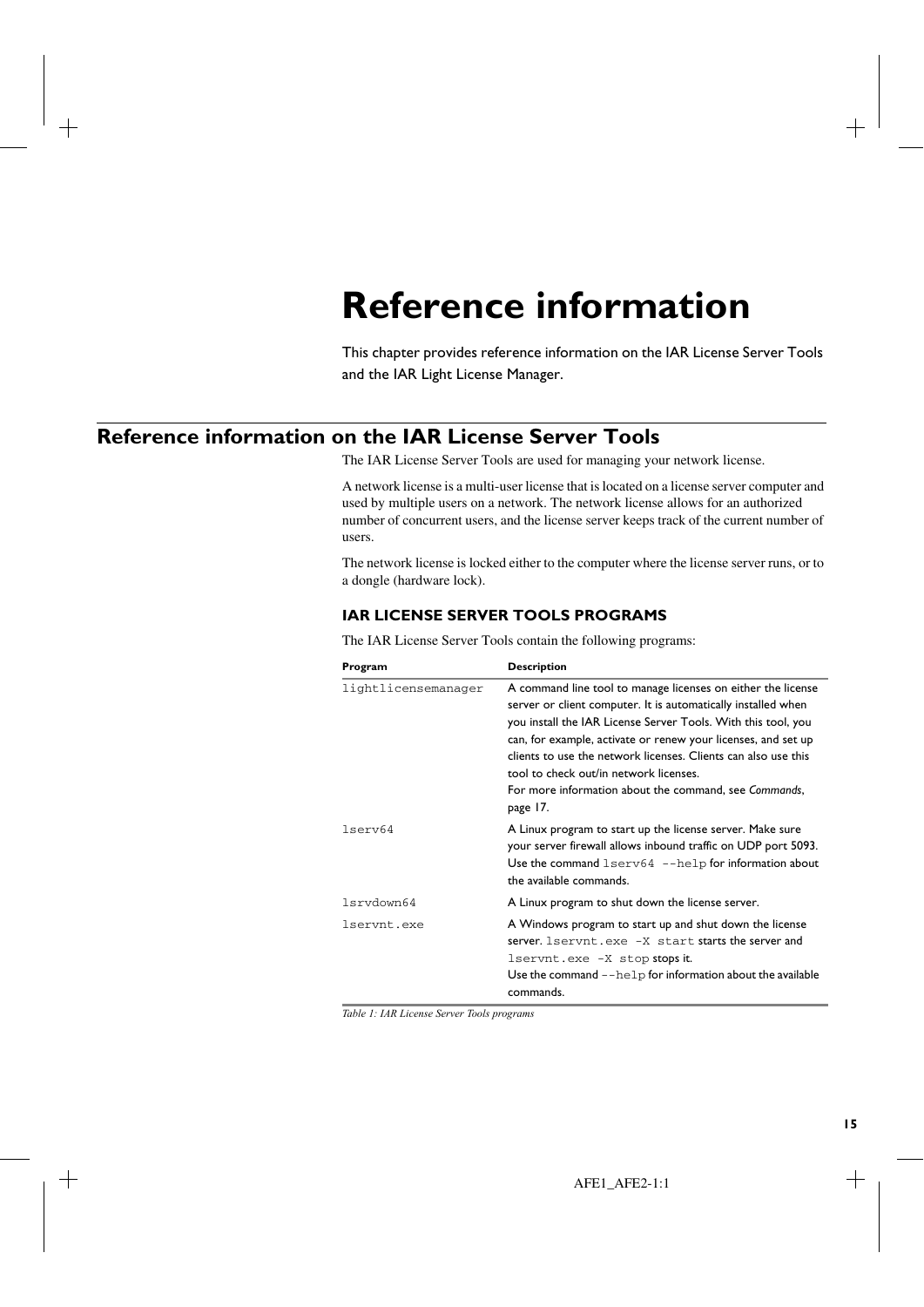The default path to the IAR License Server Tools is:



# **Reference information on the IAR Light License Manager**

The IAR Light License Manager is a command line tool that you use to manage your licenses.

The IAR Light License Manager is automatically installed when you install your IAR Systems product or the IAR License Server Tools.

# **IAR LIGHT LICENSE MANAGER PROGRAMS**

The IAR Light License Manager contains the following program:

| Program             | <b>Description</b>                                               |
|---------------------|------------------------------------------------------------------|
| lightlicensemanager | A command line tool to manage licenses on either the license     |
|                     | server or client computer. It is automatically installed when    |
|                     | you install your IAR Systems product or install the IAR License  |
|                     | Server Tools. With this tool, you can, for example, activate or  |
|                     | renew your licenses, and set up clients to use the network       |
|                     | licenses. Clients can also use this tool to check out/in network |
|                     | licenses.                                                        |
|                     | For more information about the command, see Commands,            |
|                     | page 17.                                                         |

*Table 2: IAR Light License Manager programs*

### **SENTINEL USB DAEMON PACKAGE**



The IAR Light License Manager contains a Sentinel USB Daemon package that has several Linux installers for dongle drivers, which you need if you want to lock your license to a dongle (optional).

Before using the Sentinel USB Daemon package, you must first plug in your USB dongle and run the following commands:

\$ cd common/drivers/dongle \$ sudo sh sud\_install.sh

On Windows, the dongle drivers are installed automatically.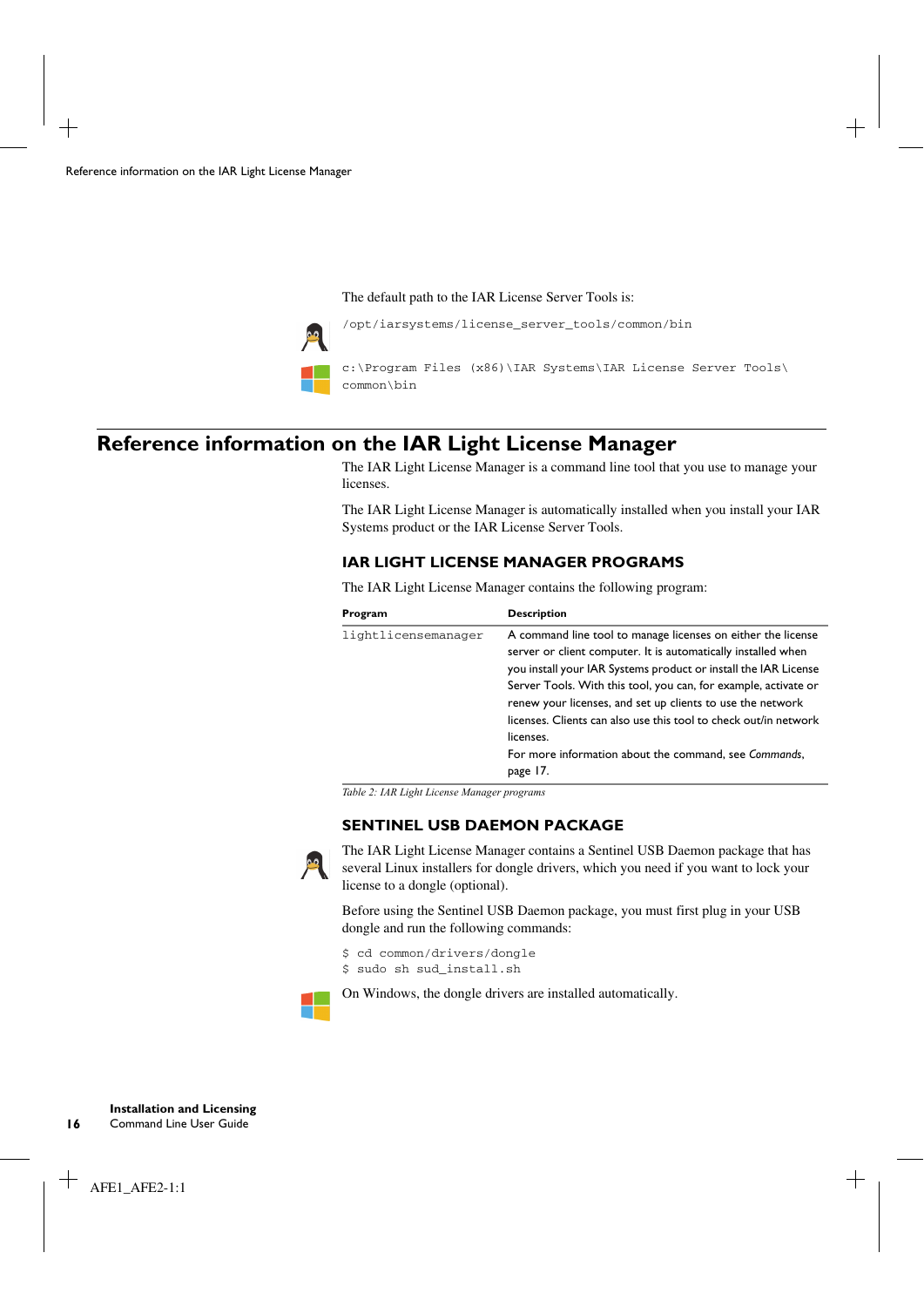### **INVOCATION SYNTAX**

The invocation syntax for IAR Light License Manager is:

```
lightlicensemanager [command][args][options]
```
#### **Parameters**

The IAR Light License Manager parameters are:

| <b>Parameter</b> | <b>Description</b>                                                      |
|------------------|-------------------------------------------------------------------------|
| command          | Command that you want to perform. See Commands, page 17.                |
| args             | Arguments for the specific command.                                     |
| options          | Command specific options and global options valid for every<br>command. |

*Table 3: IAR Light License Manager parameters*

**Note:** You can use lightlicensemanager without parameters to view the program sign-on information. You can also use the --help option to display help for a specific command.

#### <span id="page-16-0"></span>**Commands**

The IAR Light License Manager commands are:

| Command    | <b>Description</b>                                                                                                                                                                                                                                                                                                                                    |
|------------|-------------------------------------------------------------------------------------------------------------------------------------------------------------------------------------------------------------------------------------------------------------------------------------------------------------------------------------------------------|
| activate   | Activates a PC-locked, mobile, or network license.                                                                                                                                                                                                                                                                                                    |
| checkout   | Checks out a network license to your local computer for a number of<br>days. This is useful if, for example, you are absent from your office for<br>a few days and therefore cannot reach the network that contains the<br>license server. You can also use this command to increase the speed<br>when you are working on a slow network connections. |
| checkin    | Checks in a network license. When you have checked out a network<br>license with the checkout command and you want to enable<br>someone else on the network to use it before it has expired, use the<br>checkin command to return the license to the license server.                                                                                  |
| deactivate | Deactivates a license from a computer or a dongle which the license<br>is locked to.<br>Note that for a PC-locked license, you can deactivate the license for a<br>limited number of times within 12 months. For a network license, you<br>must first contact your local IAR Customer Care team to get<br>permission to deactivate your license.      |

*Table 4: IAR Light License Manager commands*